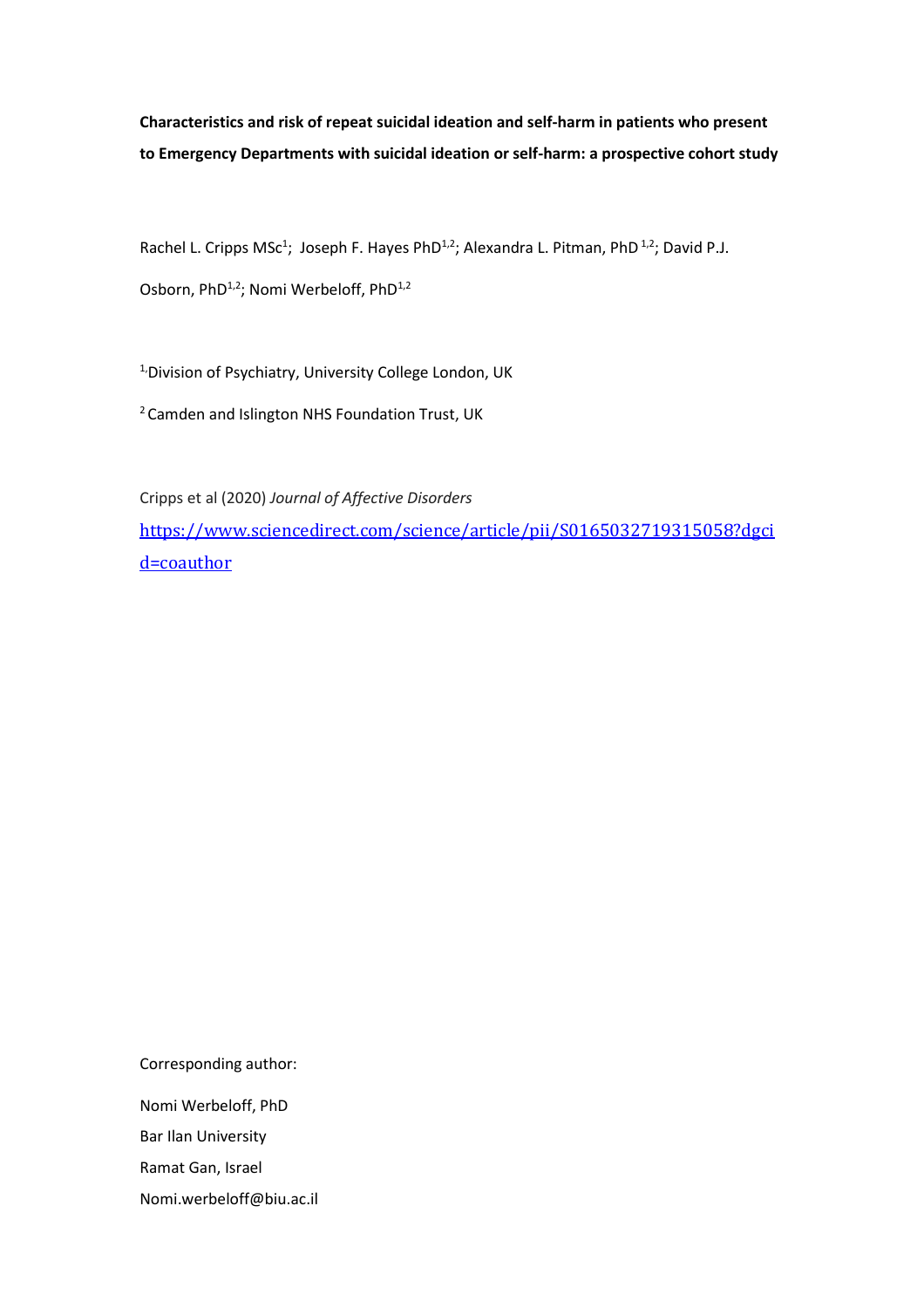#### Abstract

*Background:* Characteristics and outcomes of patients presenting to Emergency Departments (EDs) have been under-examined. This paper describes the characteristics and risk of repeat suicidality among patients presenting to EDs with 1) suicidal ideation and 2) self-harm, compared to 3) controls in mental health crisis.

*Methods:* The Clinical Record Interactive Search tool identified 2211 patients who presented to three London EDs with suicidal ideation or self-harm, and 1108 control patients. All patients received a full psychosocial assessment. Chi-squared tests examined group characteristics. Cox regression models assessed the risk of re-presentation with suicidal ideation or self-harm within one year.

*Results:* There were a higher proportion of females and individuals under the age of 25 in the self-harm group. Patients presenting with suicidal ideation or self-harm were more likely to be white, live in more deprived areas, and less likely to receive a psychiatric diagnosis within one year compared to controls. Risk of repeat suicidality within one year was 3-4 times higher in those with baseline suicidal ideation (adjusted HR=3.66, 95% CI 2.44-5.48) or self-harm (HR=3.53 95% CI 2.47-5.04) compared to controls.

*Limitations:* To be included patients needed to have a full psychosocial assessment. Incomplete records meant 21.4% of the sample was excluded. This will have introduced bias which might confound observed associations.

*Conclusion:* Individuals presenting with either suicidal ideation or self-harm have similar risk for re-presentation within one year. Both groups would benefit from personalised risk management plans and active follow-up to reduce the risk of repeat suicidal behaviour.

*Keywords:* Self-harm, suicidal ideation, emergency department, psychosocial assessment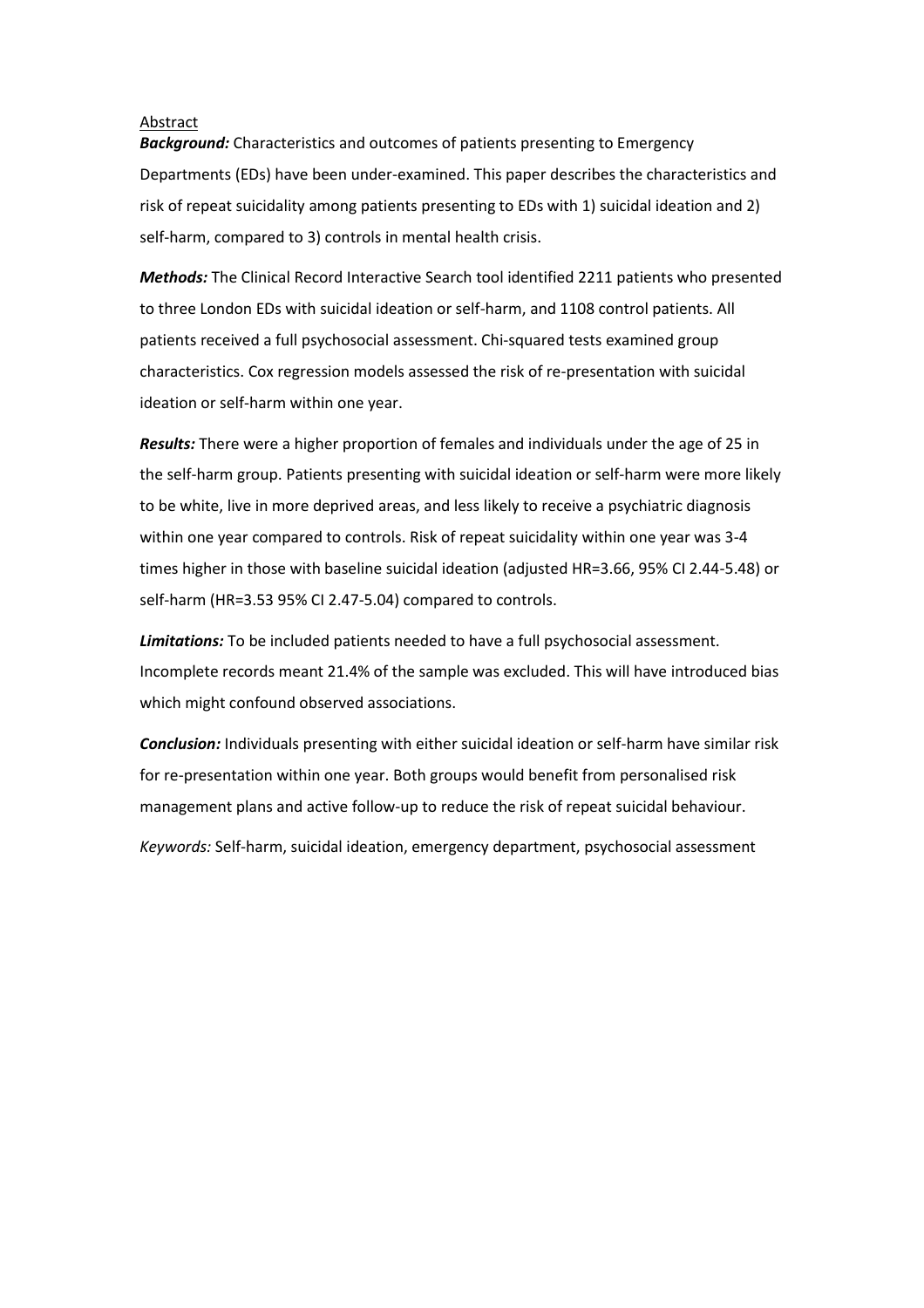#### **Introduction**

Self-harm is the term used in the United Kingdom to describe self-inflicted injury or poisoning, regardless of intent (Kapur et al., 2013), although terminology used internationally varies (Butler and Malone, 2013). Self-harm is highly prevalent within the UK, with substantial societal and individual costs (Sgobin et al., 2015; Tsiachristas et al., 2017). Each year in England there are approximately 200,000 cases of hospital-presenting self-harm (Geulayov et al., 2016), with estimates that 16% will repeat within a year (Carroll et al., 2014). A clinical iceberg is described of adolescent suicide, hospital-presenting self-harm, and self-harm in the community, with each level differing in terms of gender ratios and methods used (Geulayov et al., 2018; Hawton et al., 2012).

Suicidal ideation and self-harm are highly prevalent in men aged 20-24, and women aged 15- 19 (WHO, 2014), but comparatively rare in older adults (Perry et al., 2012). Living in areas of socioeconomic deprivation increases attendance to emergency departments (EDs) for selfharm (Skegg, 2005). A systematic review of the international literature suggests that 84% of adults who self-harm meet diagnostic criteria for a psychiatric disorder; 49% are diagnosed with depression and anxiety, 44% with depression and substance misuse, and 6% with psychosis (Hawton et al., 2013). However, relatively few patients who present to hospital following self-harm are referred to mental health services, particularly in more deprived areas of the UK (Carr et al., 2016).

Predicting who will represent to EDs with self-harm and suicidal ideation after an index presentation is a challenge (Arias et al., 2016; Larkin et al., 2014), and re-presentation rates vary widely. The current study aims to compare patients presenting to EDs with self-harm or suicidal ideation with a control group who present to EDs for assessment of a mental health problem but with no suicidal ideation or self-harm. We aimed to assess their sociodemographic and clinical characteristics and compare outcomes (re-presentation to secondary mental health services with suicidal ideation or self-harm) within one year of index presentation to the ED.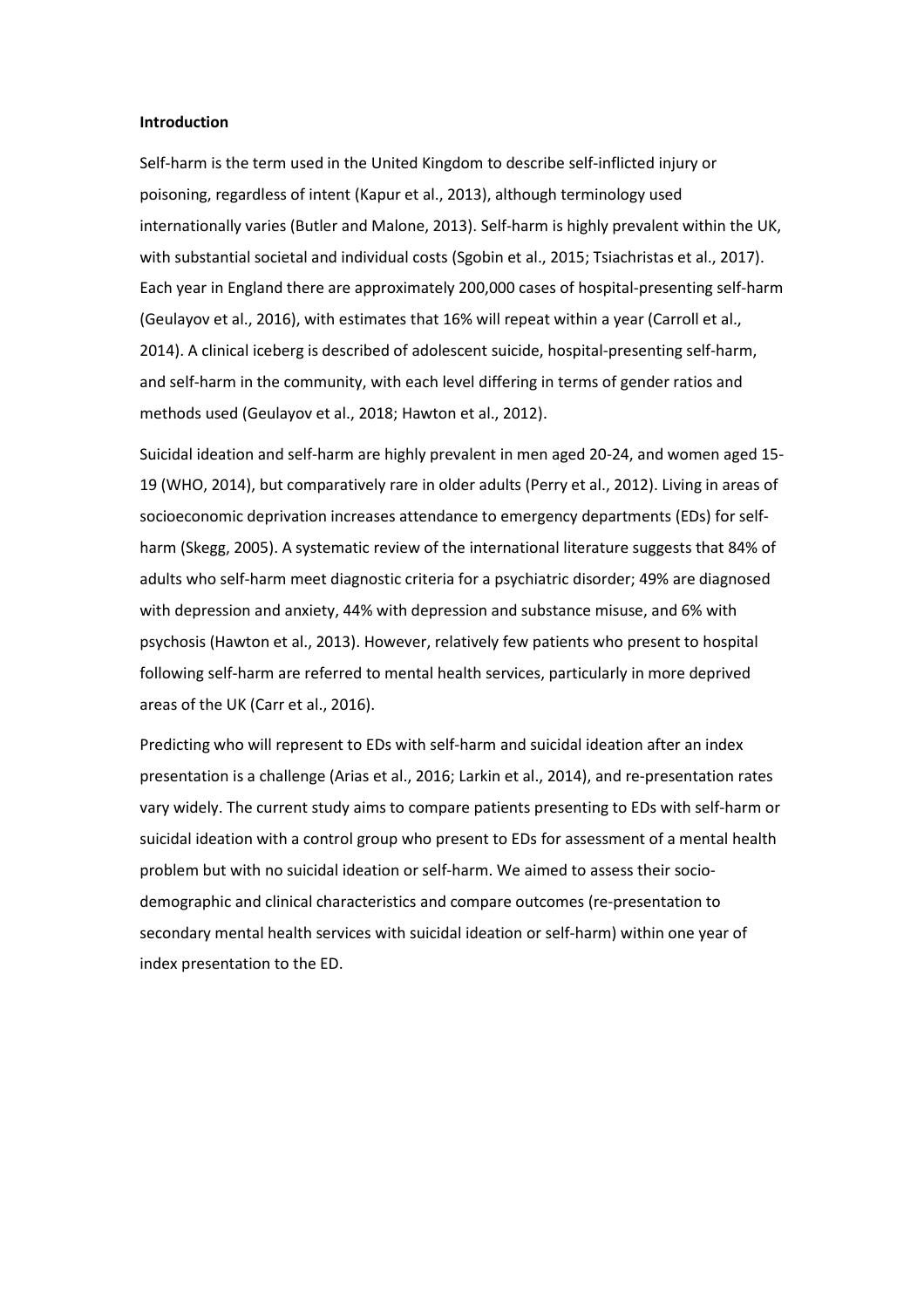## **Methods**

#### *Design and Setting*

We conducted a prospective cohort study using data from the pseudonymised electronic health records of Camden & Islington NHS Foundation Trust (C&I FT) using the Clinical Record Interactive Search (CRIS) tool (Werbeloff et al., 2018). C&I FT is a large mental health provider serving a geographic catchment area of two inner-city London boroughs, and approximately 470,000 residents. The CRIS tool, developed by South London and Maudsley NHS Foundation Trust Biomedical Research Centre, consists of a series of data-processing pipelines which both structure and de-identify fields in the electronic health record, rendering effectively anonymized data from the full clinical record available at the researcher interface (Perera et al., 2016). The database contains clinical notes of over 120,000 mental health service users.

Ethical approval has been obtained from the NRES Committee East of England - Cambridge Central (14/EE/0177). Informed consent was not obtained as data were pseudonymised and use of the data approved by the NRES Committee, as detailed above.

# *Sample*

We identified patients who presented to three London EDs served by C&I FT (Royal Free Hospital, Whittington Hospital, and University College London Hospital) between 2008 and 2014 with a psychiatric presentation. We only included patients where the ED presentation was their first contact with C&I FT and they had received a psychosocial assessment, which includes an assessment of suicidal behaviour and self-harm, within 10 days of their ED presentation. Patients were divided into three groups: patients presenting after acts of selfharm, patients presenting with suicidal ideation, and patients presenting for a mental health problem but without suicidal ideation or self-harm (control group). We then followed up these groups for one year.

A cohort of 4224 fulfilled inclusion criteria. We conducted a complete case analysis, excluding people with missing data on ethnicity (n=674, 15.5%), sex (n=1, <0.1%) and social deprivation (n=230, 5.3%). A final cohort of 3319 was included in the study (see Figure 1). The outcome of repeat suicidal ideation or self-harm (combined) was slightly more prevalent among those with missing data (10.4% vs 8.2%, p=0.026).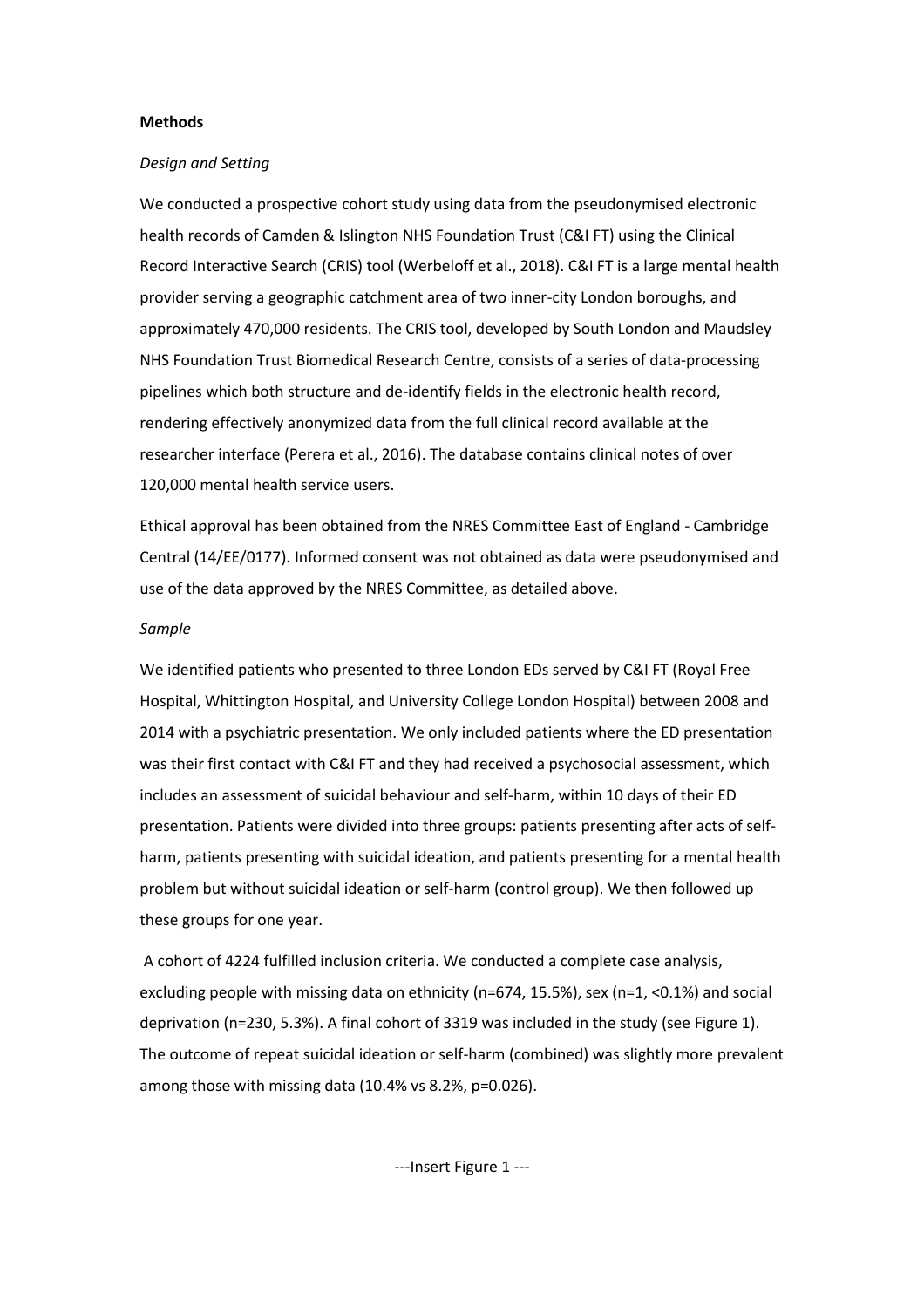#### *Measures*

#### Exposures - suicidal ideation and self-harm

We defined three exposure groups based on data pertaining to harm to self as recorded by clinicians using a structured field of tick-boxes in electronic risk assessment forms. Patients spanning two exposure categories (i.e. who had self-harmed and were expressing current suicidal ideation), were included in the self-harm group. Those with suicidal ideation but no self-harm presentation were included in the suicidal ideation group. Those presenting for an assessment of a mental health problem but with no mention of self-harm or suicidal ideation in their electronic risk assessment were included in the control group.

Previous research investigating the risk of repeat presentation after an index presentation for self-harm has tended to focus solely on self-harm as the exposure and outcome. Patients who present to A&E with suicidal ideation are an under-investigated group. We thus designed our analysis to investigate outcomes in three exposure groups: self-harm and suicidal ideation; suicidal ideation but no self-harm; neither (control group).

#### Clinical outcomes

The primary outcome was a re-presentation to C&I FT services with suicidal ideation or selfharm (combined outcome). Our outcome was a combined category of self-harm and suicidal ideation because we regarded both as markers for self-destructive distress. This was defined as individuals who had a new record of either of these experiences from 14 days to a year of their index ED attendance. We excluded re-presentations within 14 days of the index presentation in order to exclude instances associated with the index presentation (e.g. booked liaison reviews for follow-up).

#### **Confounders**

Based upon previous literature (Carroll et al., 2016; Larkin et al., 2014), we identified potentially predictive/confounding characteristics *a priori* and extracted data on sex, age, ethnicity, social deprivation, and psychiatric diagnosis . Social deprivation was measured using the Index of Multiple Deprivation (IMD) which estimates area-level social deprivation at the Lower Super Output Area (approximately 400 households) (Government, 2011). For the purposes of this study, social deprivation was divided into tertiles.

We identified ICD-10 psychiatric diagnoses assigned within the one year of follow-up, categorised as follows: disorders due to psychoactive substance use (F10-F19), psychotic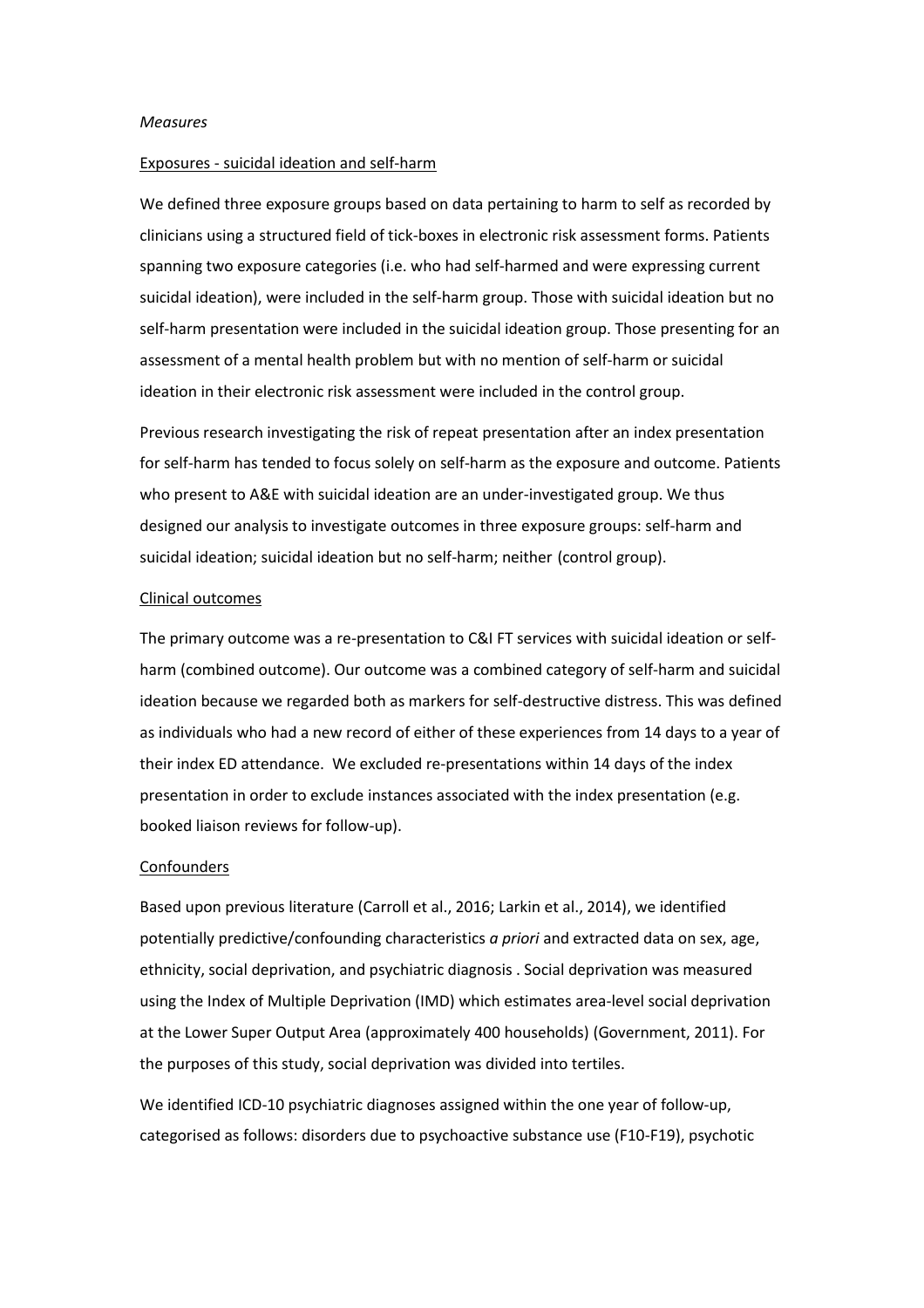disorders (F20-F29), affective disorders (F30-F39), anxiety disorders (F40-F48), personality disorders (F60-F69), and other disorders (all other F codes).

## *Statistical Analysis*

We used chi-squared tests to compare the distribution of socio-demographic variables (sex, age, ethnicity and social deprivation) and psychiatric diagnosis between the three groups. We then used Cox proportional hazard regression models to compare the risk of representation with suicidal ideation or self-harm (combined) in the three groups. End of follow-up was defined as re-presentation to C&I FT services reporting self-harm or suicidal ideation, death, or a calendar year from index ED presentation (whichever came first). Three separate models were examined: (1) crude; (2) adjusted for sex, age, social deprivation and ethnicity; and (3) adjusted for sex, age, social deprivation, ethnicity and psychiatric diagnosis within a year of index presentation. The statistical significance level was set at p < 0.05. The maximum number of events recorded per patient was therefore one, and we did not consider subsequent repeat presentations. Age, sex, ethnicity, and social deprivation were adjusted for within the model, as was diagnosis. Data were analysed using SPSS 25 (IBM, 2017).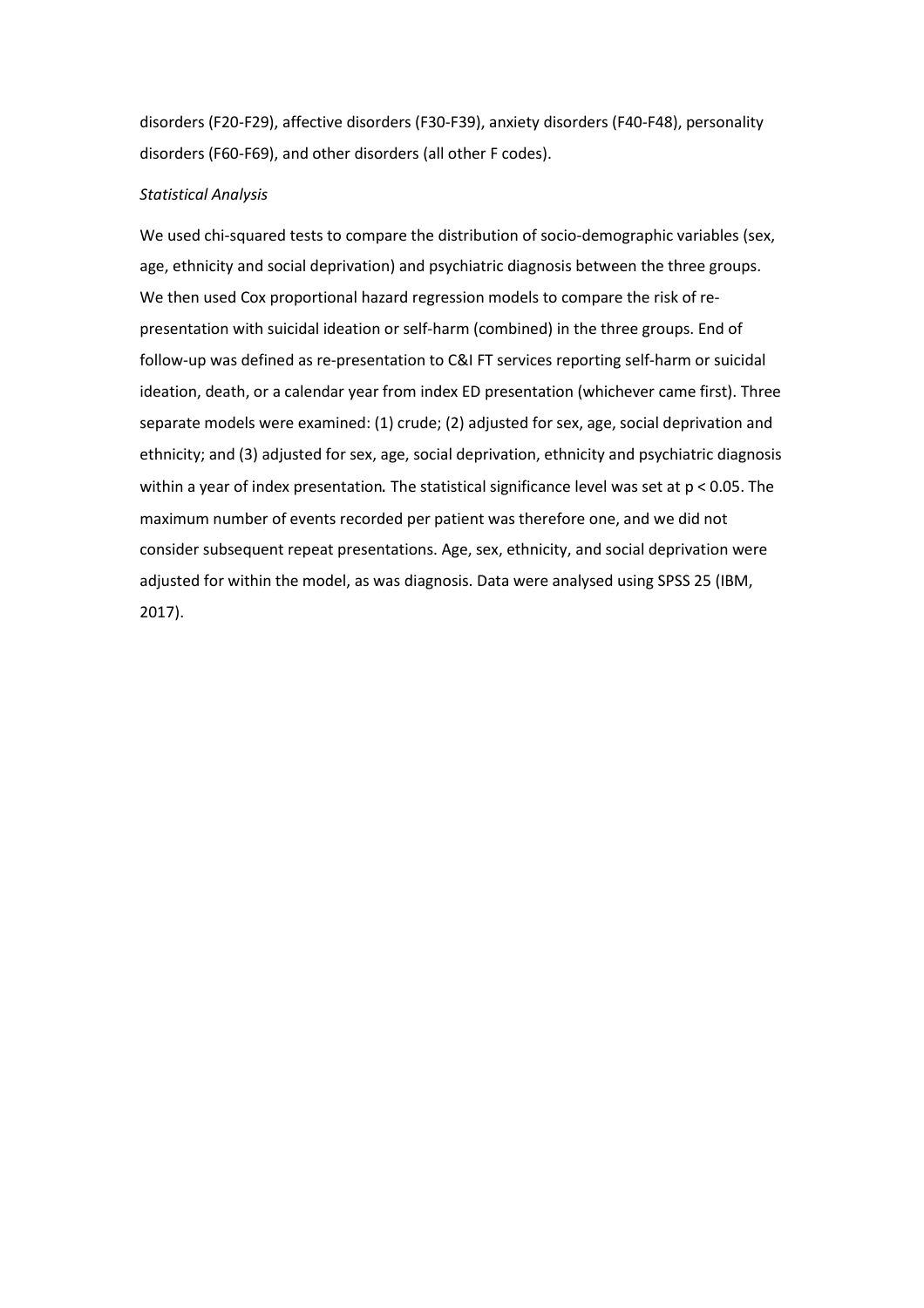### **Results**

Of the 3319 patients included in the study, 568 (17.1%) presented with suicidal ideation, 1643 (49.5%) presented with self-harm, and 1108 (33.4%) formed the control group.

## *Patient characteristics*

The characteristics of the total sample are summarised in Table 1. Characteristics by index presentation are shown in Table 2. There were significant group differences on all variables. There were more females in the self-harm group (55.2%) than the suicidal ideation or control groups (43.1% and 49.6%, respectively). Similarly, individuals under the age of 25 were overrepresented in the self-harm group as compared to the other two groups (32.9% *versus* 21.0% in the suicidal ideation group and 22.7% in the control group). A third (31.3%) of patients in the control group lived within the most deprived areas, as compared to 35.0% of patients presenting with suicidal ideation and 33.7% of patients presenting with selfharm. There were more patients of white ethnic origin in the self-harm and suicidal ideation groups (70.3% and 68.9%, respectively) than in the control group (61.0%). The majority of patients (80.4%) in all three groups did not receive a psychiatric diagnosis, although there was a significantly higher proportion of patients diagnosed with psychotic disorder in the control group (9.8% *versus* 3.4% in the suicidal ideation group and 2.4% in the self-harm group), and more patients with personality disorder diagnoses in the self-harm group (2.3% *versus* 0.5% in the suicidal ideation group and 0.8% in the control group).

---see Table 1 ---

---see Table 2 ---

### *Repeat presentation of suicidal ideation and self-harm*

The rate of re-presentation with suicidal ideation or self-harm in the control group was 3.69 (95% CI 2.72-4.99) per 100 person years at risk (PYAR). The rate of repeat presentation was higher in patients who had presented at baseline with suicidal ideation (11.87 per 100 PYAR, 95% CI 9.41-14.97) or self-harm (10.98 per 100 PYAR, 95% CI 9.52-12.65) (Table 2, Figure 2). Patients presenting with suicidal ideation or self-harm at baseline were 3-4 times more likely to have a repeat presentation within one year as compared to the control group (adjusted HR=3.66, 95% CI 2.44-5.48, and adjusted HR=3.53 95% CI 2.47-5.04,respectively; Table 2).

---see Table 3 ---

---see Figure 2 ---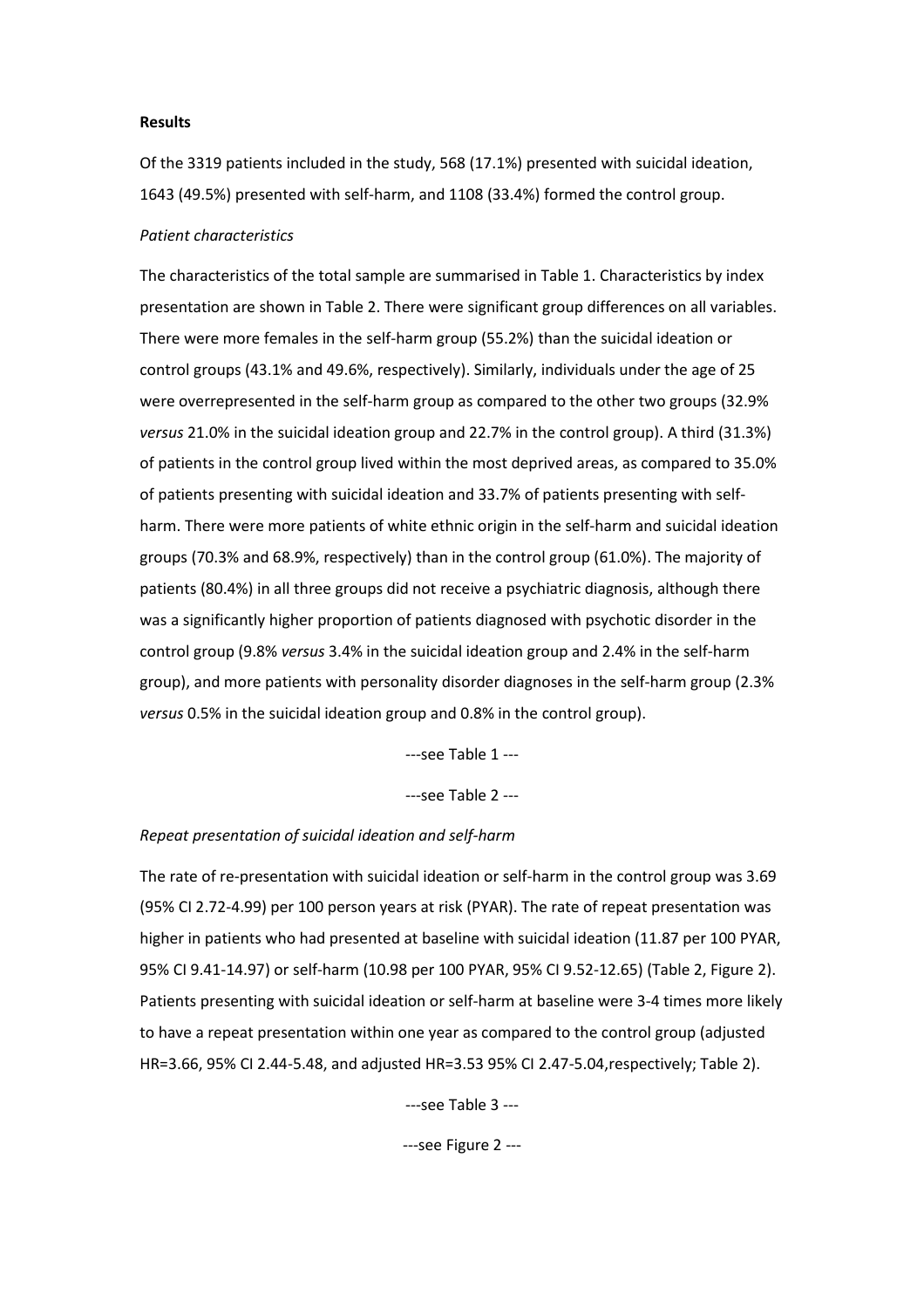### **Discussion**

#### *Main findings*

This study used routinely collected electronic health records to examine the characteristics of patients who presented to EDs for the first time after acts of self-harm or suicidal ideation, and compare their risk of re-presentation to secondary mental health services within one year to that of a control group. Our study defines a vulnerable group who continue to experience distress due to suicidal ideation and injuries arising from self-harm. They also remain at theoretical risk of suicide (Carroll et al., 2014). Our study is novel because we followed up those presenting with both suicidal ideation and self-harm, whereas most UK studies have tended to focus solely on those presenting with self-harm (Ribeiro et al., 2016). Given the similarities in these two groups in their risks of repeat self-harm and suicidal ideation, self-harm researchers may have under-investigated those presenting with suicidal ideation, who warrant further clinical attention. This group features in 2018 NICE guidelines on preventing suicide in community and custodial settings (NICE, 2011) but interventional research on this group lags behind that for people who self-harm.

## *Findings in the context of other studies*

We are unaware of other studies that have followed up patients presenting to EDs with suicidal ideation. Instead, such research has focussed primarily on patients presenting to EDs who have self-harmed, so we lack comparative data. Other studies have described the epidemiology of suicidal ideation in community settings. A prospective community-based study of young men in the United States found that risk of suicidal ideation increases with repeated experiences, such that the more years in which suicidal ideation was reported, the greater the risk was for a subsequent report of suicidal ideation (Kerr et al., 2008). This suggests, as in our study (albeit with only one year of follow-up and defined using a higher threshold of ED attendance with suicidal ideation), a need to intervene early on. World Mental Health Surveys data shows that past-year community prevalence of suicidal ideation is 2.0% for developed countries, that women in the community are more likely to report suicidal ideation than men (Borges et al., 2010), and that most people who feel suicidal, plan suicide or make a suicide attempt do not seek treatment (Bruffaerts et al., 2011). Given the adverse outcomes amongst those who are distressed enough to seek help, and the diverse reasons for not seeking help (i.e. not based merely on severity), we may need to do much more to address barriers to seeking formal support (Pitman and Osborn, 2011).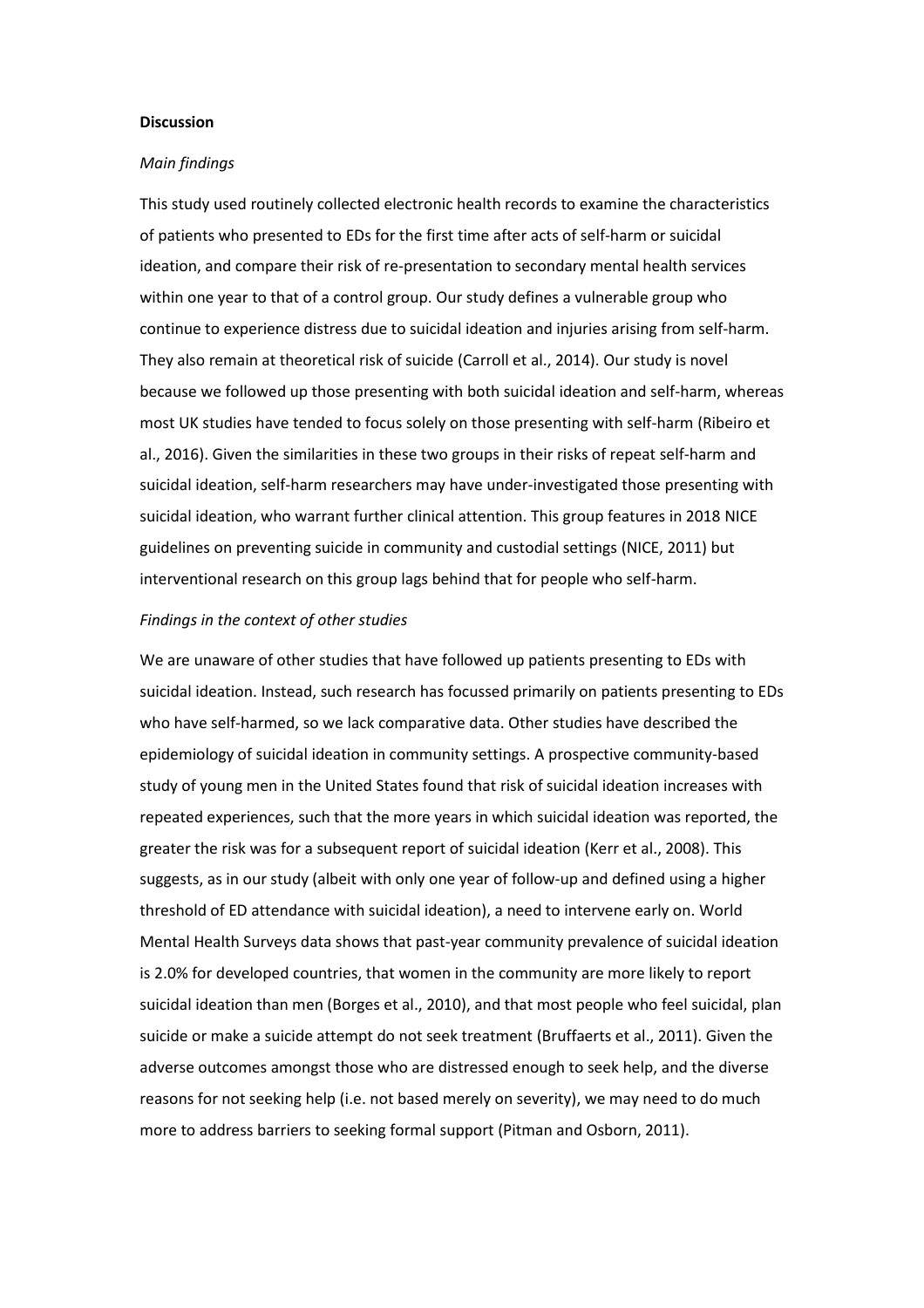Patients presenting with self-harm in our study were more likely to be younger than those not having self-harmed, in keeping with the literature describing self-harm frequently beginning in adolescence (Moran et al., 2012; WHO, 2014). This finding is also in line with previous studies that have reported a low prevalence of self-harm in older adults (Perry et al., 2012). However, it remains unknown whether self-harm is less common per se in older adults, or whether they are less likely to present to EDs for reasons of mobility, concealment, or dissatisfaction with ED services.

Patients presenting with suicidal ideation or self-harm were more likely to be of white ethnic origin than those in the control group. Previous literature on the association between selfharm and ethnicity has been inconclusive. A review of this topic reported that rates of selfharm are higher in some non-white ethnic minority groups (Al-Sharifi et al., 2015), while other studies have found that those of White British ethnicity report the highest levels of suicidal ideation (Aschan et al., 2013). These ethnic differences may stem from actual differences in rates of suicidal ideation and self-harm or from differences in help-seeking behaviour and access to mental health services, and warrant further investigation.

Patients presenting with self-harm lived in areas with higher social deprivation than patients in the control group. This is in line with a recent review that concluded that there is a strong and positive association between area-level deprivation and suicidal behaviour (Cairns et al., 2017).

In our study the majority of patients presenting to EDs with suicidal ideation or self-harm did not receive a psychiatric diagnosis within the following year. This is in contrast to previous literature finding that 84% of adults who self-harm meet diagnostic criteria for a psychiatric disorder (Hawton et al., 2013). The rate of psychotic disorders was higher in the control group presenting to the ED for assessment of a mental disorder than in the other two groups. This is keeping with EDs being a common pathway into care for one third of patients experiencing first episode psychosis (Heslin et al., 2011).

A review of the literature suggests that 14-22% of people who present to health care services repeat self-harm within one year (Carroll et al., 2014). In the current study, the risk of re-presentation with suicidal ideation or self-harm (combined) within one year was 3-4 times higher in those with an index presentation of either suicidal ideation or self-harm, as compared to the control group. This adds to the body of evidence suggesting that prior suicidal ideation, suicide attempts and a history of non-suicidal self-harm are risk factors for repeat self-harming behaviour (Inagaki et al., 2015).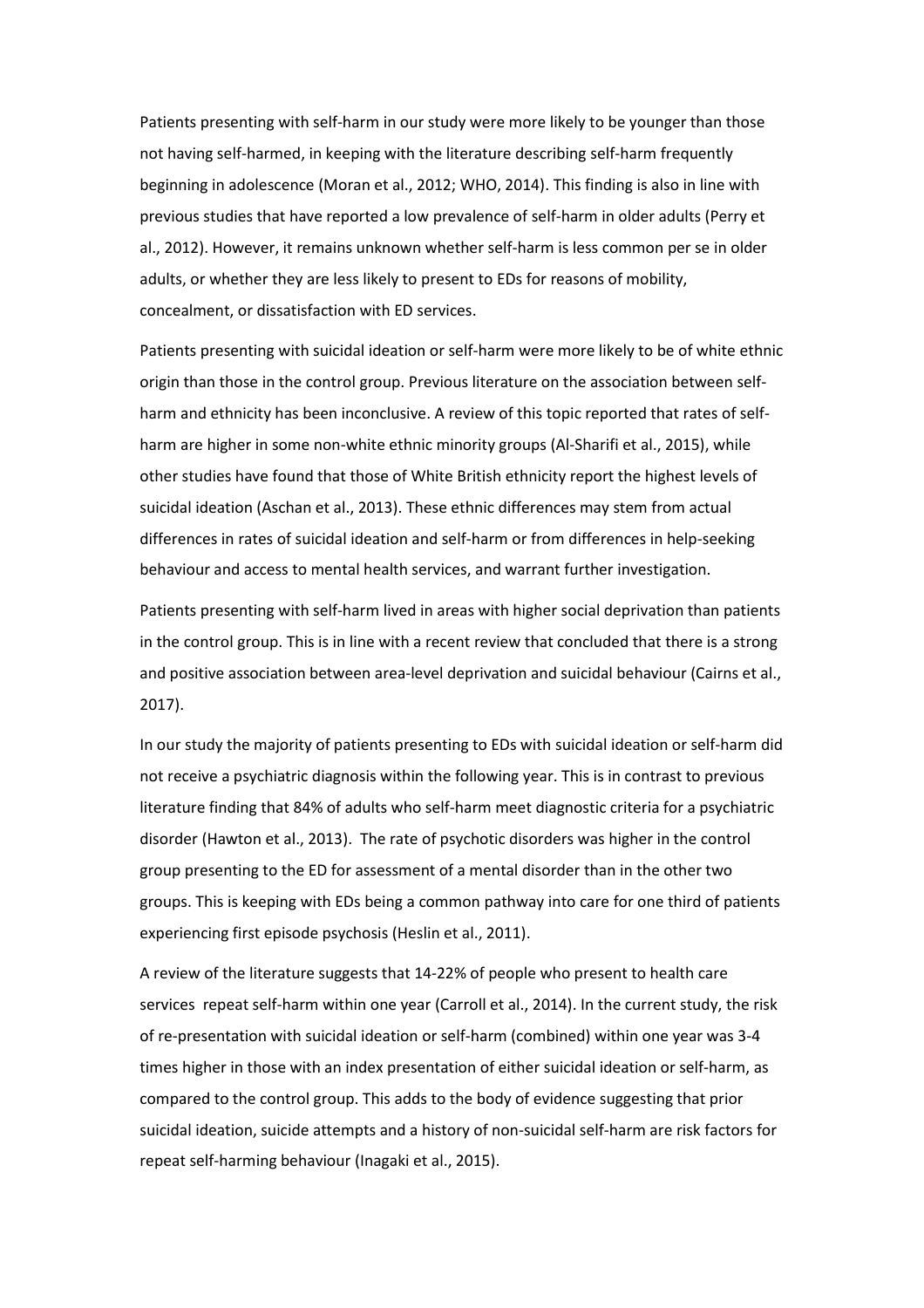#### **Strengths and Limitations**

We used electronic health records to study outcomes of over 3000 individuals using ED services for mental health crises. The sample is representative of ED attenders in London and may generalise to other urban areas in the UK. However Camden and Islington are both densely populated, inner-city boroughs with high levels of deprivation, so our findings may not reflect service use in rural areas or settings outside the UK. Rather than using retrospective self-report measures, which would under-represent self-harm due to shame and recall bias, the current study overcame this limitation by using a prospective cohort design and extracting verified hospital records. This measure has been found to produce more valid and reliable reports of past self-harm than self-report measures (Mitchell et al., 2016).

Due to incomplete records, 21.4% of the sample was excluded from analyses, and this will have introduced bias in relation to ethnicity and social deprivation, which might confound the associations observed. Additionally, we did not include in this study individuals who selfharm but do not present to EDs, although they represent a substantial proportion of those who self-harm (Geulayov et al., 2018). This group, and those who feel suicidal in the community, are of interest because of the potential for risk escalation in the community, unknown to services. Additionally, some selection bias may be present as patients needed to have a full psychosocial assessment to be included in the study. The proportion of patients receiving a specialist psychosocial assessment varies in England from 22% to 88% (median 58%; IQR=48-70%) (Cooper et al., 2013). Our study therefore did not measure outcomes in a substantial and vulnerable sub-group of patients.

#### **Conclusion**

We found individuals presenting to London EDs with either suicidal ideation or self-harm at baseline had an increased but similar risk for re-presentation with suicidal ideation or selfharm within one year compared with controls. Given the similarity in their risk profiles, the lack of research investigating adverse outcomes among people with suicidal ideation, and the dearth of specific interventions for this group, further observational and interventional work is needed to reduce suicide and self-harm risk in those who are suicidal as well as those who self-harm. Such interventions should be offered to those presenting with suicidal ideation or self-harm. Future research should assess clinical outcomes over a longer duration to see if outcomes differ over time.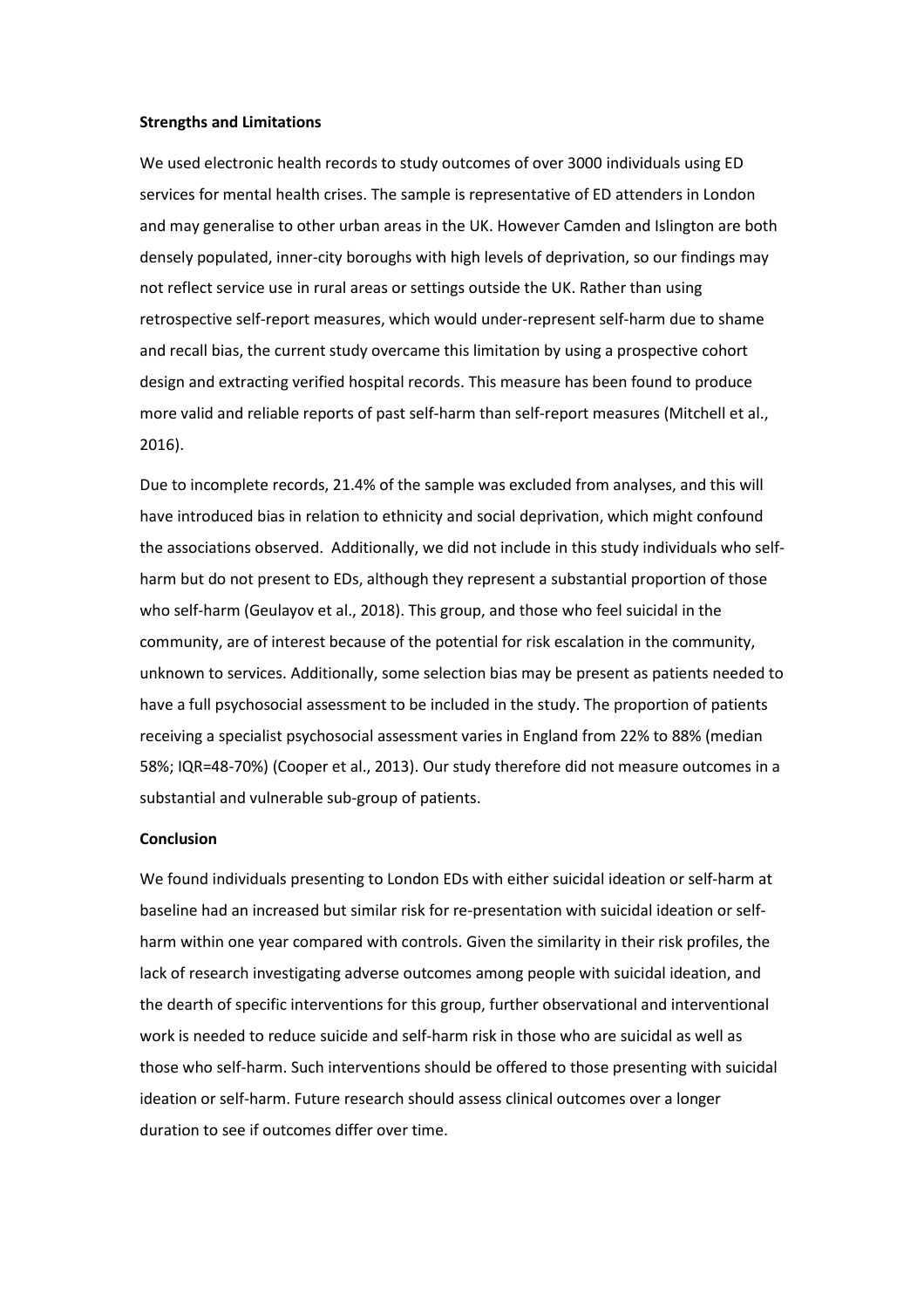# **References**

Al-Sharifi, A., Krynicki, C.R., Upthegrove, R., 2015. Self-harm and ethnicity: A systematic review. Int J Soc Psychiatry 61, 600-612.

Arias, S.A., Miller, I., Camargo, C.A., Jr., Sullivan, A.F., Goldstein, A.B., Allen, M.H., Manton, A.P., Boudreaux, E.D., 2016. Factors Associated With Suicide Outcomes 12 Months After Screening Positive for Suicide Risk in the Emergency Department. Psychiatr Serv 67, 206-213.

Aschan, L., Goodwin, L., Cross, S., Moran, P., Hotopf, M., Hatch, S.L., 2013. Suicidal behaviours in South East London: prevalence, risk factors and the role of socioeconomic status. J Affect Disord 150, 441-449.

Borges, G., Nock, M.K., Haro Abad, J.M., Hwang, I., Sampson, N.A., Alonso, J., Andrade, L.H., Angermeyer, M.C., Beautrais, A., Bromet, E., Bruffaerts, R., de Girolamo, G., Florescu, S., Gureje, O., Hu, C., Karam, E.G., Kovess-Masfety, V., Lee, S., Levinson, D., Medina-Mora, M.E., Ormel, J., Posada-Villa, J., Sagar, R., Tomov, T., Uda, H., Williams, D.R., Kessler, R.C., 2010. Twelve-month prevalence of and risk factors for suicide attempts in the World Health Organization World Mental Health Surveys. J Clin Psychiatry 71, 1617-1628.

Bruffaerts, R., Demyttenaere, K., Hwang, I., Chiu, W.T., Sampson, N., Kessler, R.C., Alonso, J., Borges, G., de Girolamo, G., de Graaf, R., Florescu, S., Gureje, O., Hu, C., Karam, E.G., Kawakami, N., Kostyuchenko, S., Kovess-Masfety, V., Lee, S.,

Levinson, D., Matschinger, H., Posada-Villa, J., Sagar, R., Scott, K.M., Stein, D.J., Tomov, T., Viana, M.C., Nock, M.K., 2011. Treatment of suicidal people around the world. Br J Psychiatry 199, 64-70.

Butler, A.M., Malone, K., 2013. Attempted suicide v. non-suicidal self-injury: behaviour, syndrome or diagnosis? Br J Psychiatry 202, 324-325.

Cairns, J.M., Graham, E., Bambra, C., 2017. Area-level socioeconomic disadvantage and suicidal behaviour in Europe: A systematic review. Soc Sci Med 192, 102- 111.

Carr, M.J., Ashcroft, D.M., Kontopantelis, E., While, D., Awenat, Y., Cooper, J., Chew-Graham, C., Kapur, N., Webb, R.T., 2016. Clinical management following self-harm in a UK-wide primary care cohort. J Affect Disord 197, 182-188.

[Carroll,](https://www.ncbi.nlm.nih.gov/pubmed/?term=Carroll%20R%5BAuthor%5D&cauthor=true&cauthor_uid=26918579) R., [Metcalfe,](https://www.ncbi.nlm.nih.gov/pubmed/?term=Metcalfe%20C%5BAuthor%5D&cauthor=true&cauthor_uid=26918579) C., [Steeg,](https://www.ncbi.nlm.nih.gov/pubmed/?term=Steeg%20S%5BAuthor%5D&cauthor=true&cauthor_uid=26918579) S., Davies, N.M., [Cooper,](https://www.ncbi.nlm.nih.gov/pubmed/?term=Cooper%20J%5BAuthor%5D&cauthor=true&cauthor_uid=26918579) J., Kapur, N., [Gunnell, D.,](https://www.ncbi.nlm.nih.gov/pubmed/?term=Gunnell%20D%5BAuthor%5D&cauthor=true&cauthor_uid=26918579)  [2016.](https://www.ncbi.nlm.nih.gov/pubmed/?term=Gunnell%20D%5BAuthor%5D&cauthor=true&cauthor_uid=26918579) Psychosocial Assessment of Self-Harm Patients and Risk of Repeat Presentation: An Instrumental Variable Analysis Using Time of Hospital Presentation. PLoS One 11(2), e0149713.

Carroll, R., Metcalfe, C., Gunnell, D., 2014. Hospital presenting self-harm and risk of fatal and non-fatal repetition: systematic review and meta-analysis. PLoS One 9, e89944.

Cooper, J., Steeg, S., Bennewith, O., Lowe, M., Gunnell, D., House, A., Hawton, K., Kapur, N., 2013. Are hospital services for self-harm getting better? An observational study examining management, service provision and temporal trends in England. BMJ Open 3, e003444.

Geulayov, G., Casey, D., McDonald, K.C., Foster, P., Pritchard, K., Wells, C., Clements, C., Kapur, N., Ness, J., Waters, K., Hawton, K., 2018. Incidence of suicide, hospital-presenting non-fatal self-harm, and community-occurring non-fatal selfharm in adolescents in England (the iceberg model of self-harm): a retrospective study. Lancet Psychiatry 5, 167-174.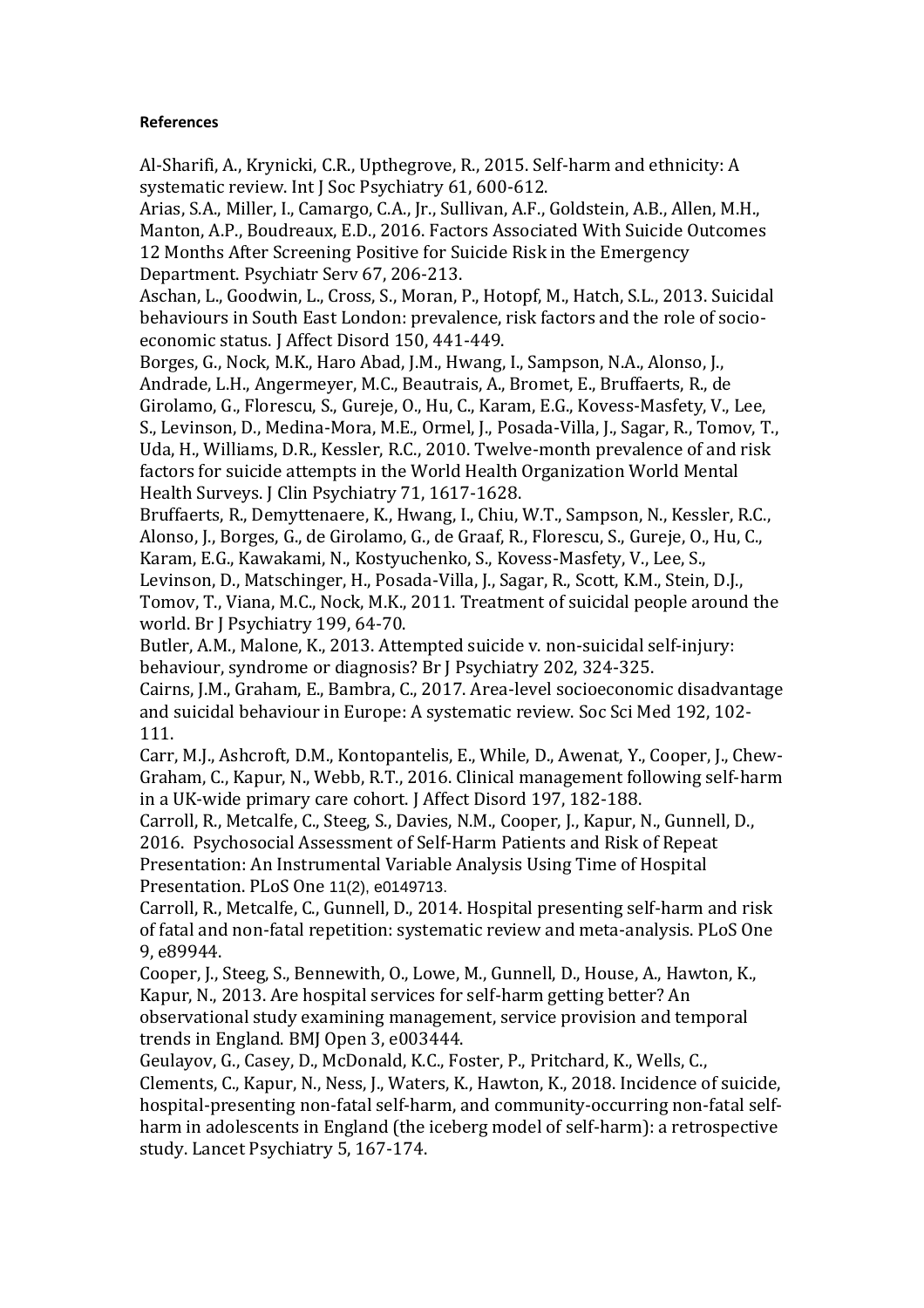Geulayov, G., Kapur, N., Turnbull, P., Clements, C., Waters, K., Ness, J., Townsend, E., Hawton, K., 2016. Epidemiology and trends in non-fatal self-harm in three centres in England, 2000-2012: findings from the Multicentre Study of Self-harm in England. BMJ Open 6, e010538.

Government, D.f.C.a.L., 2011. The English Indices of Deprivation 2010. Hawton, K., Saunders, K., Topiwala, A., Haw, C., 2013. Psychiatric disorders in patients presenting to hospital following self-harm: a systematic review. J Affect Disord 151, 821-830.

Hawton, K., Saunders, K.E., O'Connor, R.C., 2012. Self-harm and suicide in adolescents. Lancet 379, 2373-2382.

Heslin, M., McCrone, P., Flach, C., Fearon, P., Morgan, K., Jones, P., Murray, R.M., Dazzan, P., Doody, G., Morgan, C., 2011. The economic cost of pathways to care in first episode psychosis. Int Rev Psychiatry 23, 55-60.

IBM, 2017. IBM SPSS Statistics for Windows, 25 ed. IBM Corp., Armonk, NY. Inagaki, M., Kawashima, Y., Kawanishi, C., Yonemoto, N., Sugimoto, T., Furuno, T., Ikeshita, K., Eto, N., Tachikawa, H., Shiraishi, Y., Yamada, M., 2015. Interventions to prevent repeat suicidal behavior in patients admitted to an emergency department for a suicide attempt: a meta-analysis. J Affect Disord 175, 66-78. Kapur, N., Cooper, J., O'Connor, R.C., Hawton, K., 2013. Non-suicidal self-injury v. attempted suicide: new diagnosis or false dichotomy? Br J Psychiatry 202, 326- 328.

Kerr, D.C., Owen, L.D., Capaldi, D.M., 2008. Suicidal ideation and its recurrence in boys and men from early adolescence to early adulthood: an event history analysis. J Abnorm Psychol 117, 625-636.

Larkin, C., Di Blasi, Z., Arensman, E., 2014. Risk factors for repetition of self-harm: a systematic review of prospective hospital-based studies. PLoS One 9, e84282. Mitchell, A.J., Hussain, S., Leaver, J., Rajan, C., Jones, A., Malcolm, N., Coats, T., 2016. Is there a difference between hospital-verified and self-reported selfharm? Implications for repetition. Gen Hosp Psychiatry 43, 12-16.

Moran, P., Coffey, C., Romaniuk, H., Olsson, C., Borschmann, R., Carlin, J.B., Patton, G.C., 2012. The natural history of self-harm from adolescence to young adulthood: a population-based cohort study. Lancet 379, 236-243.

NICE, 2011. Self-harm in over 8s: long-term management (CG133). National Institute for Health and Care Excellence.

Perera, G., Broadbent, M., Callard, F., Chang, C.K., Downs, J., Dutta, R., Fernandes, A., Hayes, R.D., Henderson, M., Jackson, R., Jewell, A., Kadra, G., Little, R.,

Pritchard, M., Shetty, H., Tulloch, A., Stewart, R., 2016. Cohort profile of the South London and Maudsley NHS Foundation Trust Biomedical Research Centre (SLaM BRC) Case Register: current status and recent enhancement of an Electronic Mental Health Record-derived data resource. BMJ Open 6, e008721.

Perry, I.J., Corcoran, P., Fitzgerald, A.P., Keeley, H.S., Reulbach, U., Arensman, E., 2012. The incidence and repetition of hospital-treated deliberate self harm: findings from the world's first national registry. PLoS One 7, e31663.

Pitman, A., Osborn, D.P., 2011. Cross-cultural attitudes to help-seeking among individuals who are suicidal: new perspective for policy-makers. Br J Psychiatry 199, 8-10.

Ribeiro, J.D., Franklin, J.C., Fox, K.R., Bentley, K.H., Kleiman, E.M., Chang, B.P., Nock, M.K., 2016. Self-injurious thoughts and behaviors as risk factors for future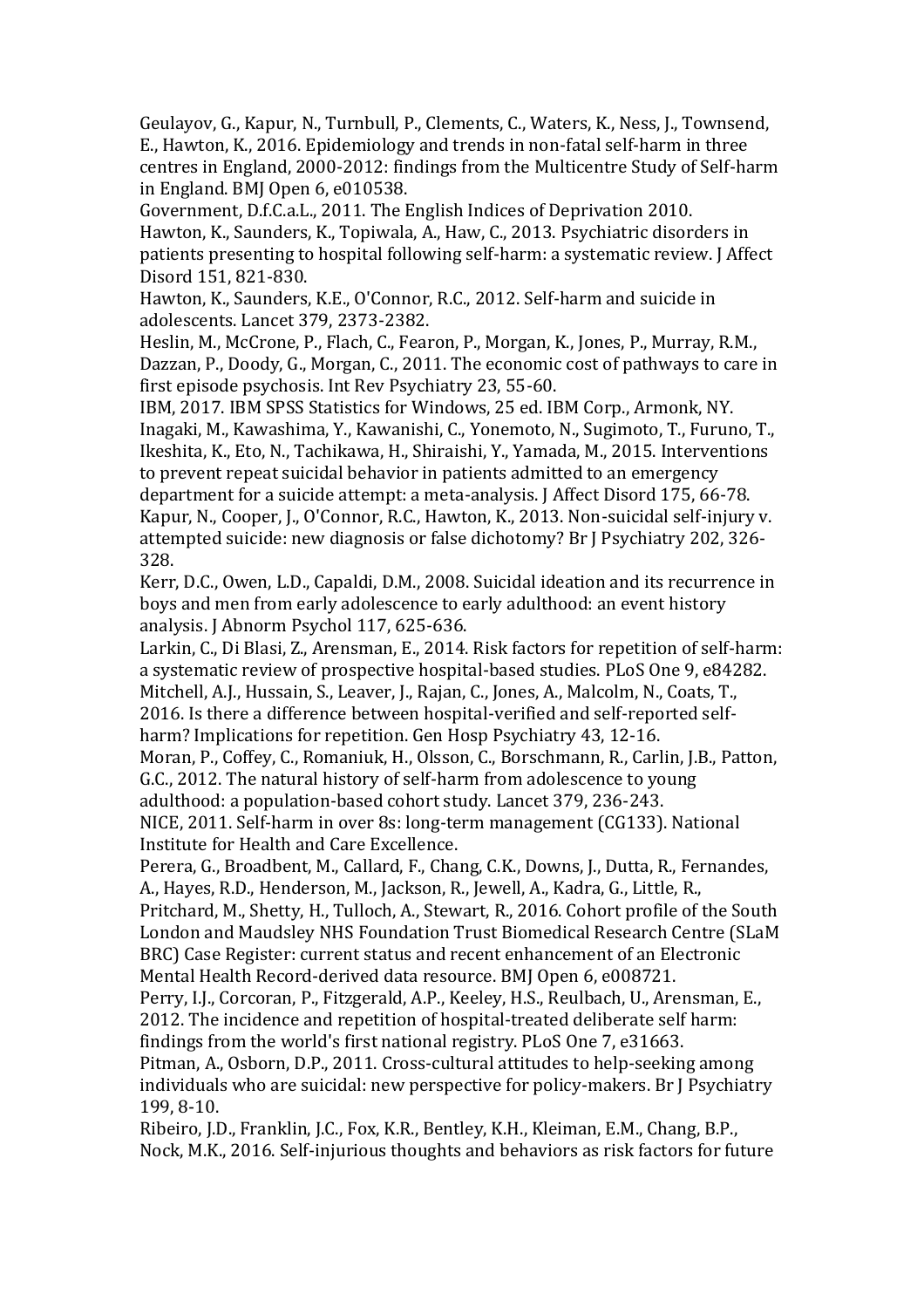suicide ideation, attempts, and death: a meta-analysis of longitudinal studies. Psychol Med 46, 225-236.

Sgobin, S.M., Traballi, A.L., Botega, N.J., Coelho, O.R., 2015. Direct and indirect cost of attempted suicide in a general hospital: cost-of-illness study. Sao Paulo Med J 133, 218-226.

Skegg, K., 2005. Self-harm. Lancet 366, 1471-1483.

Tsiachristas, A., McDaid, D., Casey, D., Brand, F., Leal, J., Park, A.L., Geulayov, G., Hawton, K., 2017. General hospital costs in England of medical and psychiatric care for patients who self-harm: a retrospective analysis. Lancet Psychiatry 4, 759-767.

Werbeloff, N., Osborn, D.P.J., Patel, R., Taylor, M., Stewart, R., Broadbent, M., Hayes, J.F., 2018. The Camden & Islington Research Database: Using electronic mental health records for research. PLoS One 13, e0190703.

WHO, 2014. Preventing suicide: a global imperative. World Health Organization Luxembourg.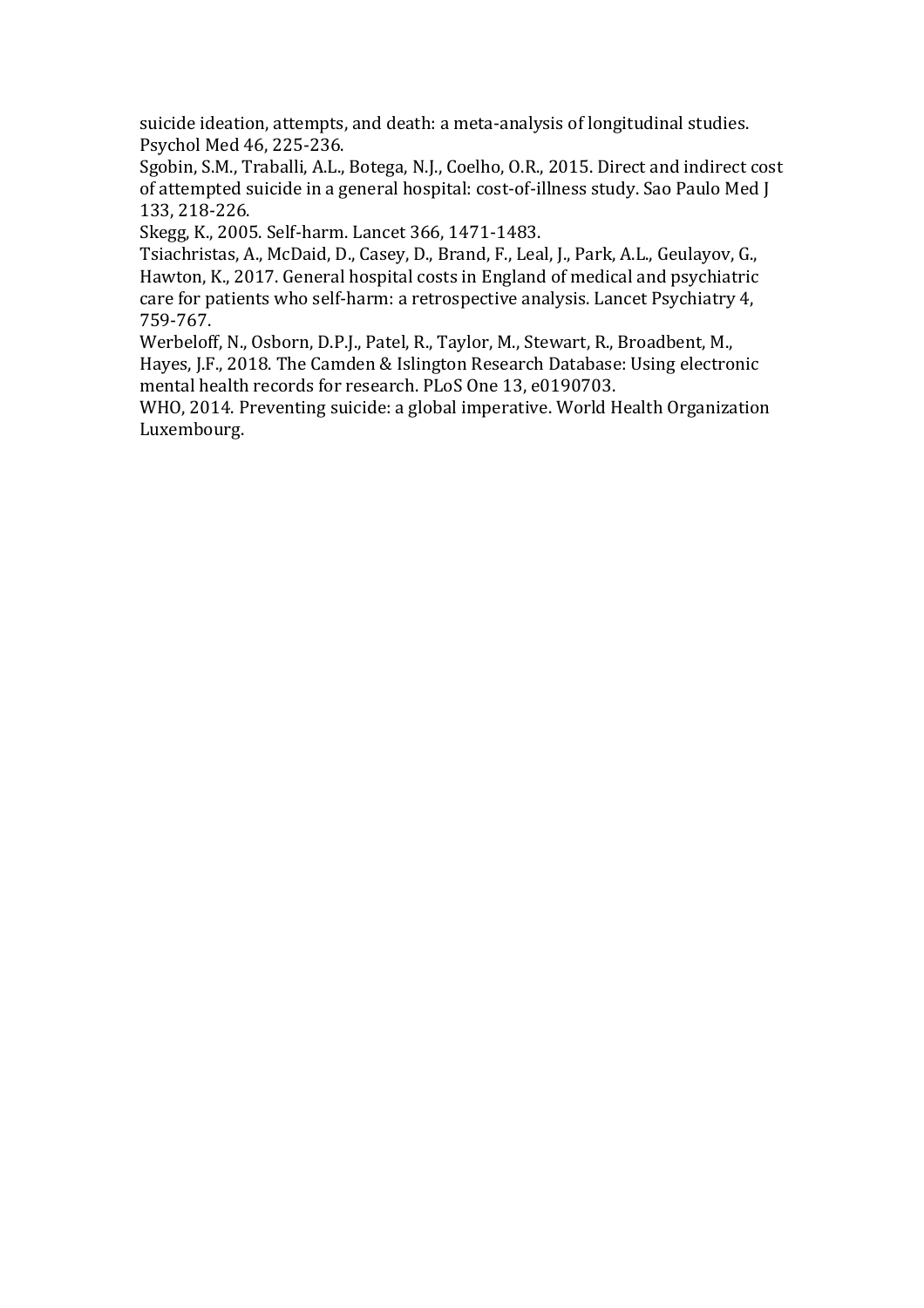**Table 1. Socio-demographic and clinical characteristics of the total sample.**

|                           |                            | <b>Total sample</b> |
|---------------------------|----------------------------|---------------------|
|                           |                            | $(n=3319)$          |
| <b>Sex</b>                | Male                       | 1618 (48.8%)        |
|                           | Female                     | 1701 (51.3%)        |
| Age                       | $25$                       | 911 (27.4%)         |
|                           | 25-44                      | 1614 (48.6%)        |
|                           | 45-64                      | 620 (18.7%)         |
|                           | $65+$                      | 174 (5.2%)          |
| <b>Ethnicity</b>          | White                      | 2222 (67.0%)        |
|                           | Asian/Asian British        | 209 (6.3%)          |
|                           | <b>Black/Black British</b> | 402 (12.1%)         |
|                           | Mixed                      | 103 (3.1%)          |
|                           | Other                      | 383 (11.5%)         |
| <b>Social deprivation</b> | Q1 (least)                 | 1112 (33.5%)        |
|                           | Q <sub>2</sub>             | 1107 (33.4%)        |
|                           | Q3 (most)                  | 1100 (33.1%)        |
| <b>Diagnosis</b>          | None                       | 2669 (80.4%)        |
|                           | Substance misuse           | 106 (3.2%)          |
|                           | Psychotic disorder         | 167 (5.0%)          |
|                           | Affective disorder         | 188 (5.7%)          |
|                           | Anxiety disorder           | 111 (3.3%)          |
|                           | Personality disorder       | 50 (1.5%)           |
|                           | Other                      | 28 (0.8%)           |

a Patients who received a psychosocial assessment in the ED but reported no suicidal ideation or self-harm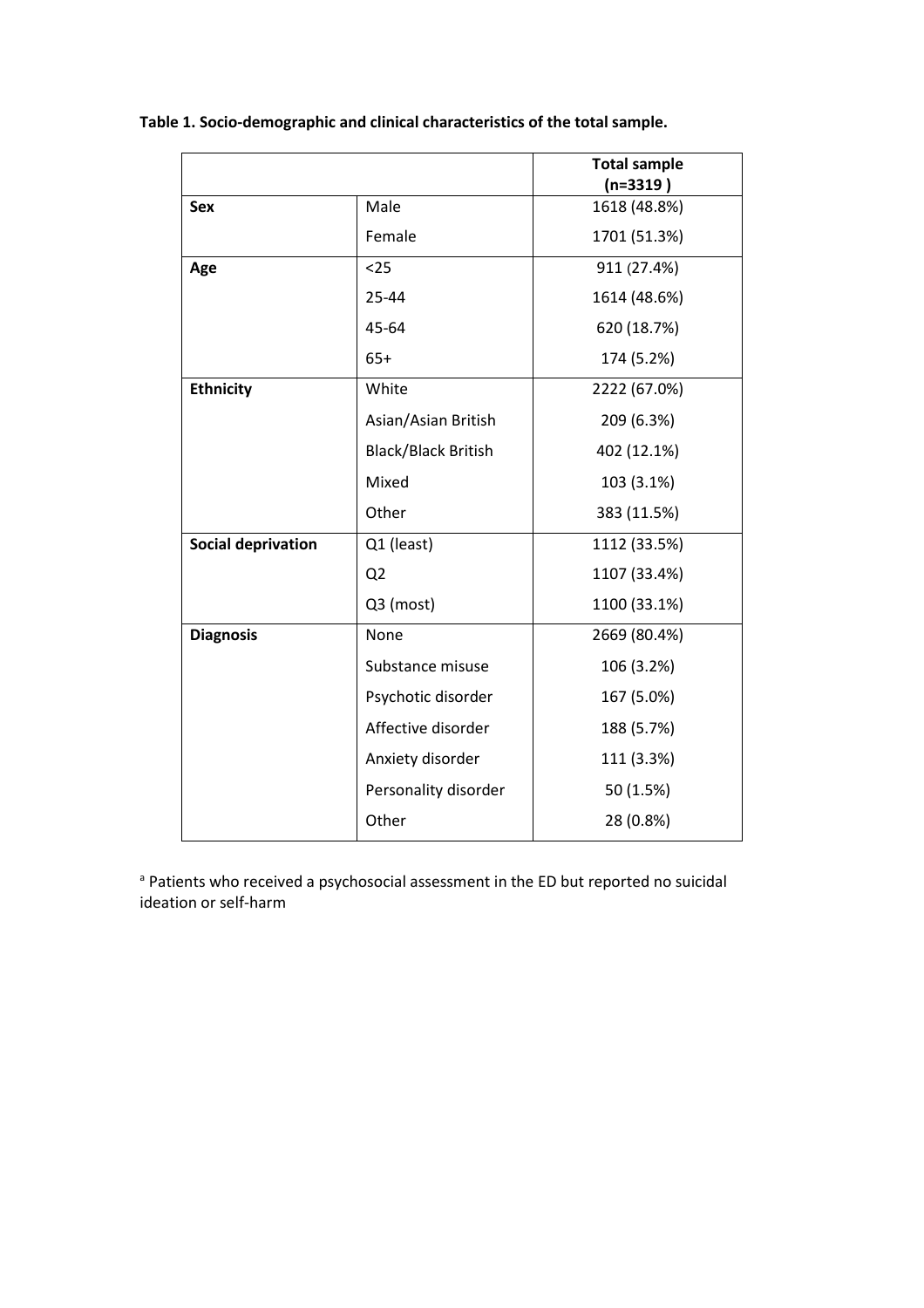|                              |                            | Control <sup>a</sup><br>$(n=1108)$ | <b>Suicidal Ideation</b><br>$(n=568)$ | Self-harm<br>$(n=1643)$ | $X^2$ , p-<br>value            |  |
|------------------------------|----------------------------|------------------------------------|---------------------------------------|-------------------------|--------------------------------|--|
| Sex                          | Male                       | 559 (50.5%)                        | 323 (56.9%)                           | 736 (44.8%)             | 26.54,<br>p<0.001 <sup>1</sup> |  |
|                              | Female                     | 549 (49.6%)                        | 245 (43.1%)                           | 907 (55.2%)             |                                |  |
| Age                          | $25$                       | 252 (22.7%)                        | 119 (21.0%)                           | 540 (32.9%)             |                                |  |
|                              | 25-44                      | 535 (8.3%)                         | 299 (52.6%)                           | 780 (47.5%)             | 87.62,                         |  |
|                              | 45-64                      | 226 (20.4%)                        | 115 (20.2%)                           | 279 (17.0%)             | $p<0.001^2$                    |  |
|                              | $65+$                      | 95 (8.6%)                          | 35 (6.2%)                             | 44 (2.7%)               |                                |  |
| <b>Ethnicity</b>             | White                      | 676 (61.0%)                        | 391 (68.9%)                           | 1155 (70.3%)            |                                |  |
|                              | Asian/Asian British        | 76 (6.9%)                          | 32 (5.6%)                             | 101 (6.2%)              |                                |  |
|                              | <b>Black/Black British</b> | 176 (15.9%)                        | 66 (11.6%)                            | 160 (9.7%)              | 49.09,<br>$p<0.001^3$          |  |
|                              | Mixed                      | 30 (2.7%)                          | 20 (3.5%)                             | 53 (3.2%)               |                                |  |
|                              | Other                      | 150 (13.5%)                        | 59 (10.4%)                            | 174 (10.6%)             |                                |  |
| <b>Social</b><br>deprivation | Q1 (least)                 | 411 (37.1%)                        | 181 (31.9%)                           | 520 (31.7%)             | 10.15,                         |  |
|                              | Q <sub>2</sub>             | 350 (31.6%)                        | 188 (33.1%)                           | 569 (34.6%)             | p=0.038 <sup>4</sup>           |  |
|                              | Q3 (most)                  | 347 (31.3%)                        | 199 (35.0%)                           | 554 (33.7%)             |                                |  |
|                              |                            |                                    |                                       |                         |                                |  |
| <b>Diagnosis</b>             | None                       | 840 (75.8%)                        | 468 (82.4%)                           | 1361 (82.8%)            |                                |  |
|                              | Substance misuse           | 34 (3.1%)                          | 19 (3.4%)                             | 53 (3.2%)               |                                |  |
|                              | Psychotic disorder         | 109 (9.8%)                         | 19 (3.4%)                             | 39 (2.4%)               |                                |  |
|                              | Affective disorder         | 69 (6.2%)                          | 35 (6.2%)                             | 84 (5.1%)               | 103.93,                        |  |
|                              | Anxiety disorder           | 32 (2.9%)                          | 20 (3.5%)                             | 59 (3.6%)               | $p<0.001^3$                    |  |
|                              | Personality<br>disorder    | 9(0.8%)<br>3(0.5%)                 |                                       | 38 (2.3%)               |                                |  |
|                              | Other                      | 15 (1.4%)                          | 4(0.7%)                               | 9(0.6%)                 |                                |  |

1 control ≠ suicidal ideation ≠ self-harm

2 self-harm ≠ control, self-harm ≠ suicidal ideation

3 control ≠ self-harm, control ≠ suicidal ideation

4 self-harm ≠ control